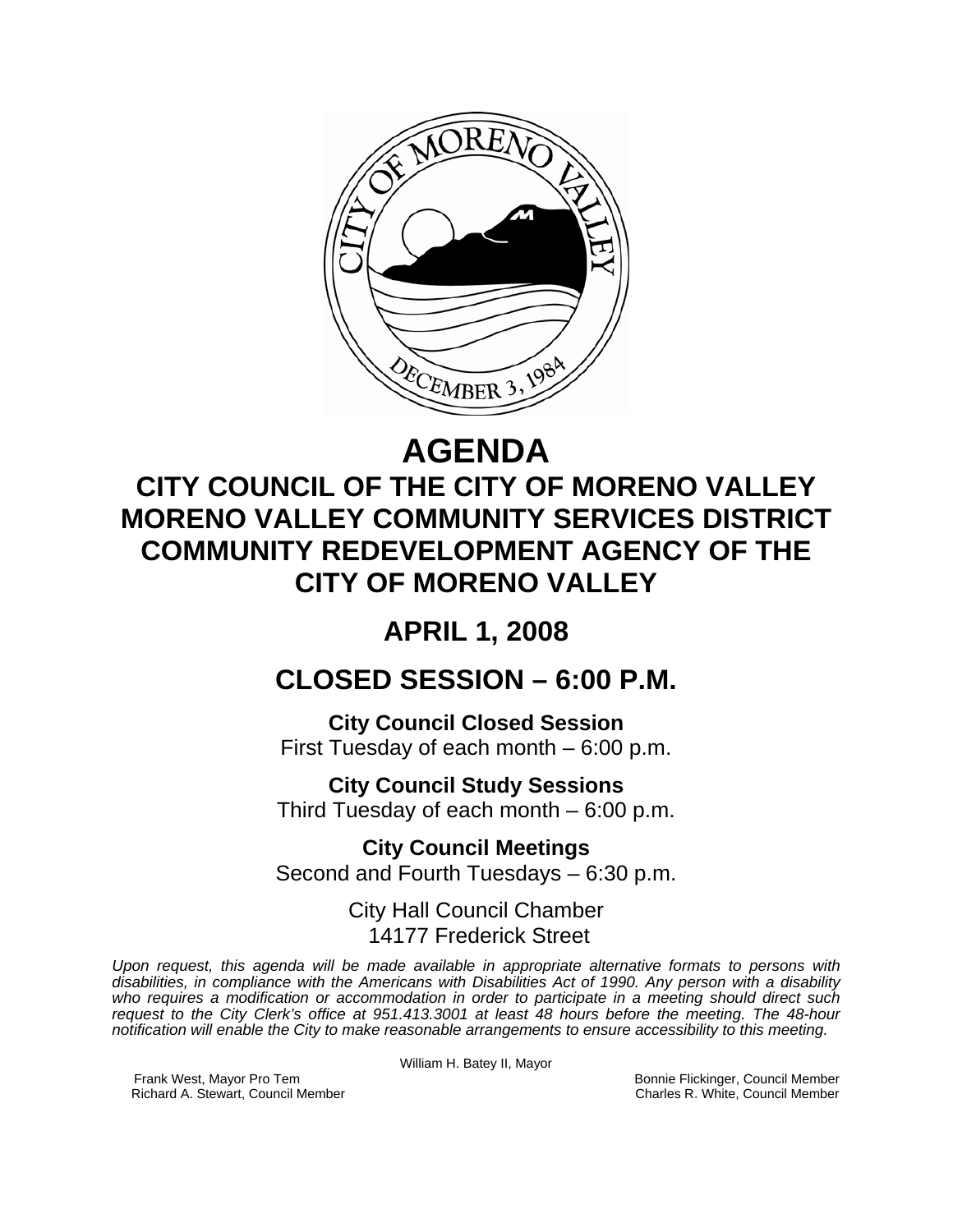#### **AGENDA MORENO VALLEY CITY COUNCIL MORENO VALLEY COMMUNITY SERVICES DISTRICT COMMUNITY REDEVELOPMENT AGENCY OF THE CITY OF MORENO VALLEY CLOSED SESSION – 6:00 P.M. APRIL 1, 2008**

#### **CALL TO ORDER**

#### **ROLL CALL**

### **PUBLIC COMMENTS ON MATTERS UNDER THE JURISDICTION OF THE CITY COUNCIL**

There is a three-minute time limit per person. Please complete and submit a BLUE speaker slip to the City Clerk. All remarks and questions shall be addressed to the presiding officer or to the City Council and not to any individual Council member, staff member or other person.

#### **CLOSED SESSION**

A Closed Session of the City Council of the City of Moreno Valley will be held in the City Manager's Conference Room, Second Floor, City Hall. The City Council will meet in Closed Session to confer with its legal counsel regarding the following matter(s) and any additional matter(s) publicly and orally announced by the City Attorney in the Council Chamber at the time of convening the Closed Session. The Closed Session will be held pursuant to Government Code:

1) SECTION 54956.9(a) – CONFERENCE WITH LEGAL COUNSEL – EXISTING **LITIGATION** 

| a)           | Case:<br>Court:<br>Case No.: | Rados v. City of Moreno Valley, et al.<br><b>Riverside Superior Court</b><br><b>RIC 425323</b>       |
|--------------|------------------------------|------------------------------------------------------------------------------------------------------|
| b)           | Case:<br>Court:<br>Case No.: | Mireles & Beeler v. City of Moreno Valley<br><b>Riverside Superior Court</b><br><b>RIC 433878</b>    |
| $\mathsf{C}$ | Case:<br>Court:<br>Case No.: | Thompson, Ann Marie v. City of Moreno Valley<br><b>Riverside Superior Court</b><br><b>RIC 456261</b> |
| d)           | Case:<br>Court:<br>Case No.: | Ray, Danetra v. City of Moreno Valley<br><b>Riverside Superior Court</b><br><b>RIC 459427</b>        |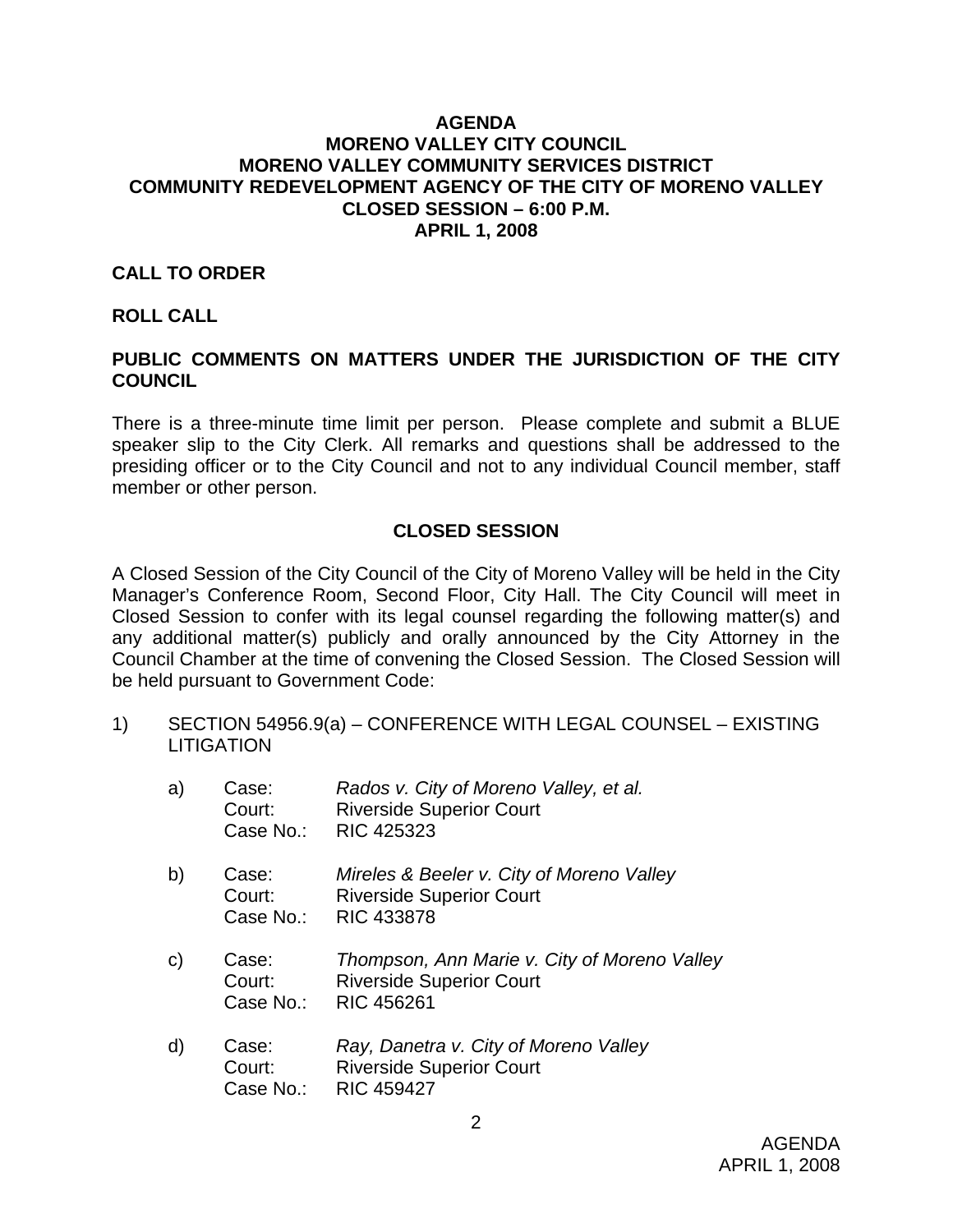- e) Case: *ENCO Utility Services Moreno Valley, LLC v. City of Moreno Valley/City of Moreno Valley v. ENCO Utility Services Moreno Valley, LLC* Court: Riverside Superior Court Case No.: RIC 478023
- f) Case: *Monaco, Vincent v. City of Moreno Valley, et al.*  Court: Riverside Superior Court Case No.: RIC 428221
- g) Case: *City of Moreno Valley, Community Redevelopment Agency of the City of Moreno Valley v. County of Riverside, et al.*  Court: San Diego Superior Court Case No.: 37-2007-00082461-CU-PT-CTL
- h) Case: *Teague & Perez v. City of Moreno Valley*  Court: Riverside Superior Court Case No.: RIC 472690
- i) Case: *Stremski, Michael v. City of Moreno Valley* Court: Riverside Superior Court Case No.: RIC 472134
- j) Case: *Fitch, Justin v. City of Moreno Valley, et al.*  Court: Riverside Superior Court & \*Court of Appeal of the State of California, Fourth Appellate District, Division Two Case No.: RIC 414978 & \*E041090
- k) Case: *Community Asset Management v. City of Moreno Valley*  Court: Riverside Superior Court Case No.: RIC 465600
- l) Case: *Webb, Earleen v. City of Moreno Valley, et al.*  Court: Riverside Superior Court Case No.: RIC 490153
- 2) SECTION 54956.9(b)(1) CONFERENCE WITH LEGAL COUNSEL SIGNIFICANT EXPOSURE TO LITIGATION Number of Cases: 2
- 3) SECTION 54956.9(c) CONFERENCE WITH LEGAL COUNSEL INITIATION OF LITIGATION Number of Cases: 2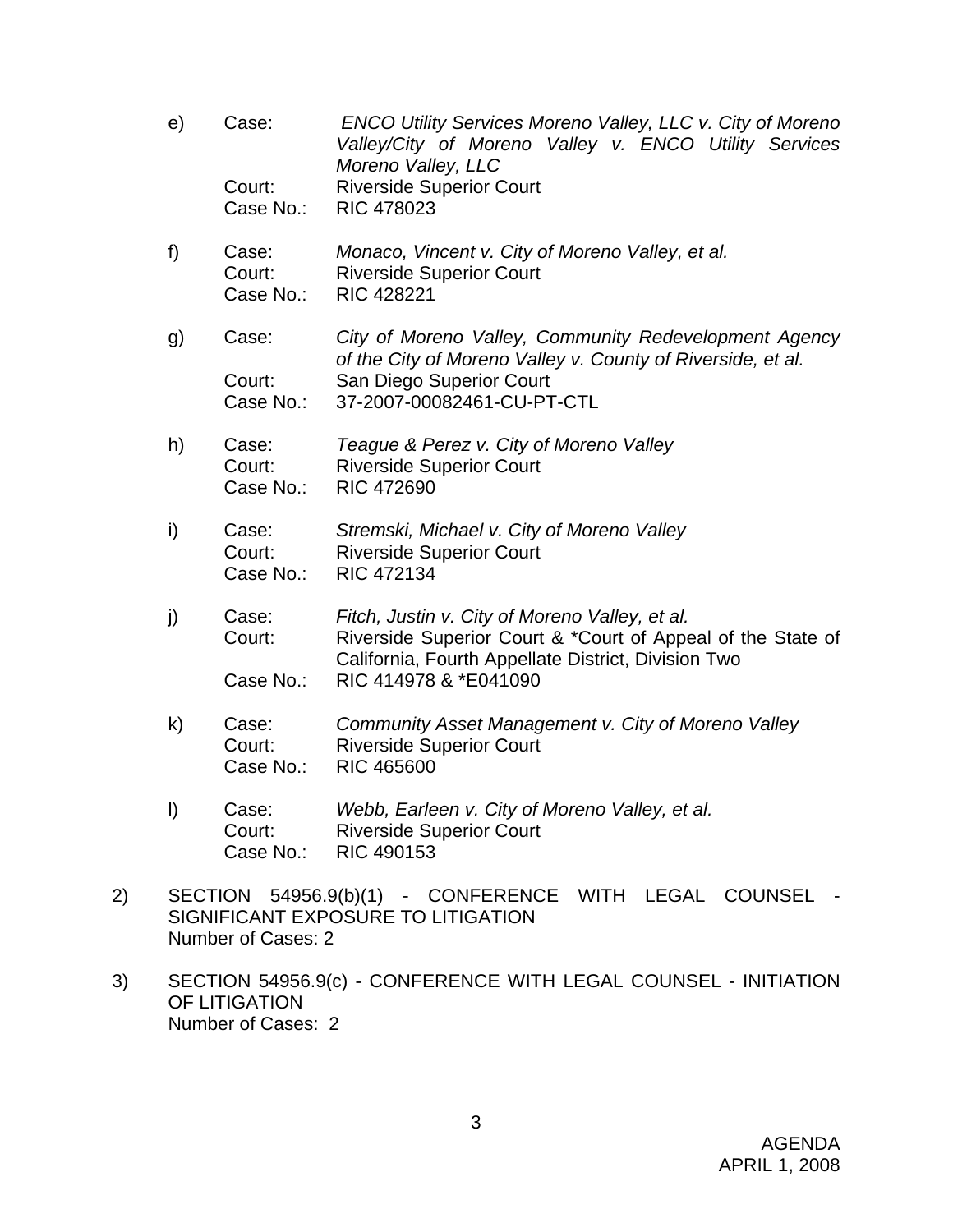### 4) SECTION 54956.8 - CONFERENCE WITH REAL PROPERTY **NEGOTIATOR**

a) City's/Buyer's Negotiator: Chris Vogt Under Negotiation: Price and terms of payment

## APN OWNER

| 291-171-002 | Armstrong            |
|-------------|----------------------|
| 291-230-005 | <b>Burden</b>        |
| 291-171-005 | <b>Busacco</b>       |
| 291-150-002 | Castillo             |
| 291-130-003 | Comorre              |
| 263-230-010 | Davis                |
| 263-230-009 | <b>Deutsche Bank</b> |
| 291-191-001 | Gabrych              |
| 263-230-007 | Garcia               |
| 291-150-003 | Gottschalk           |
| 263-210-039 | Gottschalk           |
| 291-150-001 | Gottschalk           |
| 291-191-002 | Heredia              |
| 263-230-008 | Holtzclaw            |
| 263-200-024 | Lamas                |
| 263-200-025 | LS Western, LP       |
| 291-171-001 | <b>McDermott</b>     |
| 291-130-004 | Nguyen               |
| 291-130-005 | <b>Nunez</b>         |
| 291-150-004 | Rude                 |
| 291-150-005 | Rude                 |
| 291-191-004 | Odulfalu             |
| 291-191-003 | O'Malley             |
| 263-210-043 | Ortiz                |
| 263-230-011 | Patterson            |
| 291-171-004 | Pulver               |
| 263-200-022 | <b>SSS Group</b>     |
| 263-200-023 | <b>SSS Group</b>     |
| 263-230-012 | Teague               |
| 291-171-006 | Verket               |
| 291-130-002 | Ybarra               |

| b) | City's/Buyer's Negotiator: Chris Vogt |                            |
|----|---------------------------------------|----------------------------|
|    | APN:                                  | 485-073-004                |
|    | Owner:                                | Robert & Wanna Moore       |
|    | <b>Owner's Negotiator:</b>            | Sylvia J. Simmons, Esq.    |
|    | <b>Under Negotiation:</b>             | Price and terms of payment |